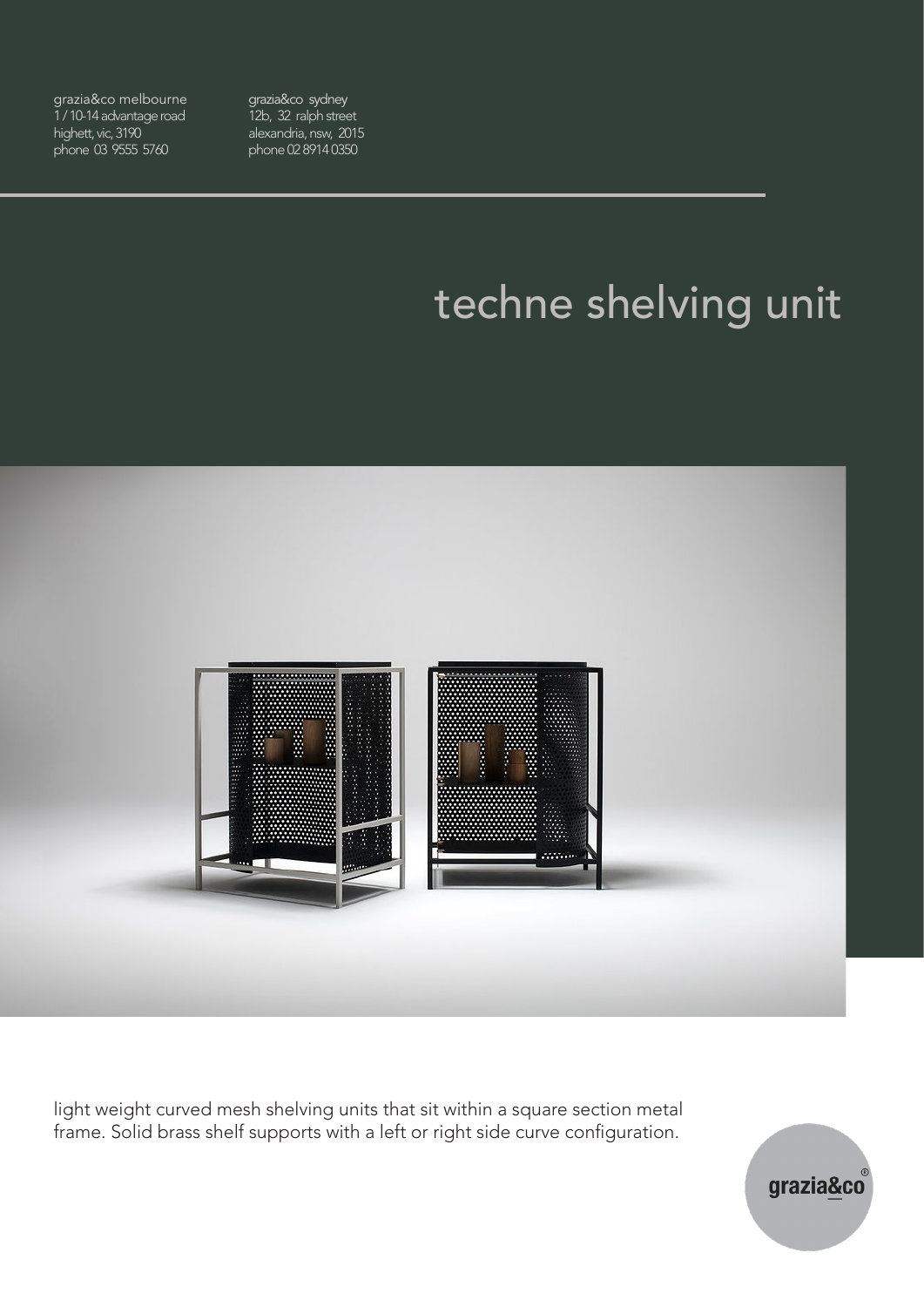# texture suede apo grey texture black navy gloss mpavilion red powder coat frame texture black

### surround and shelves



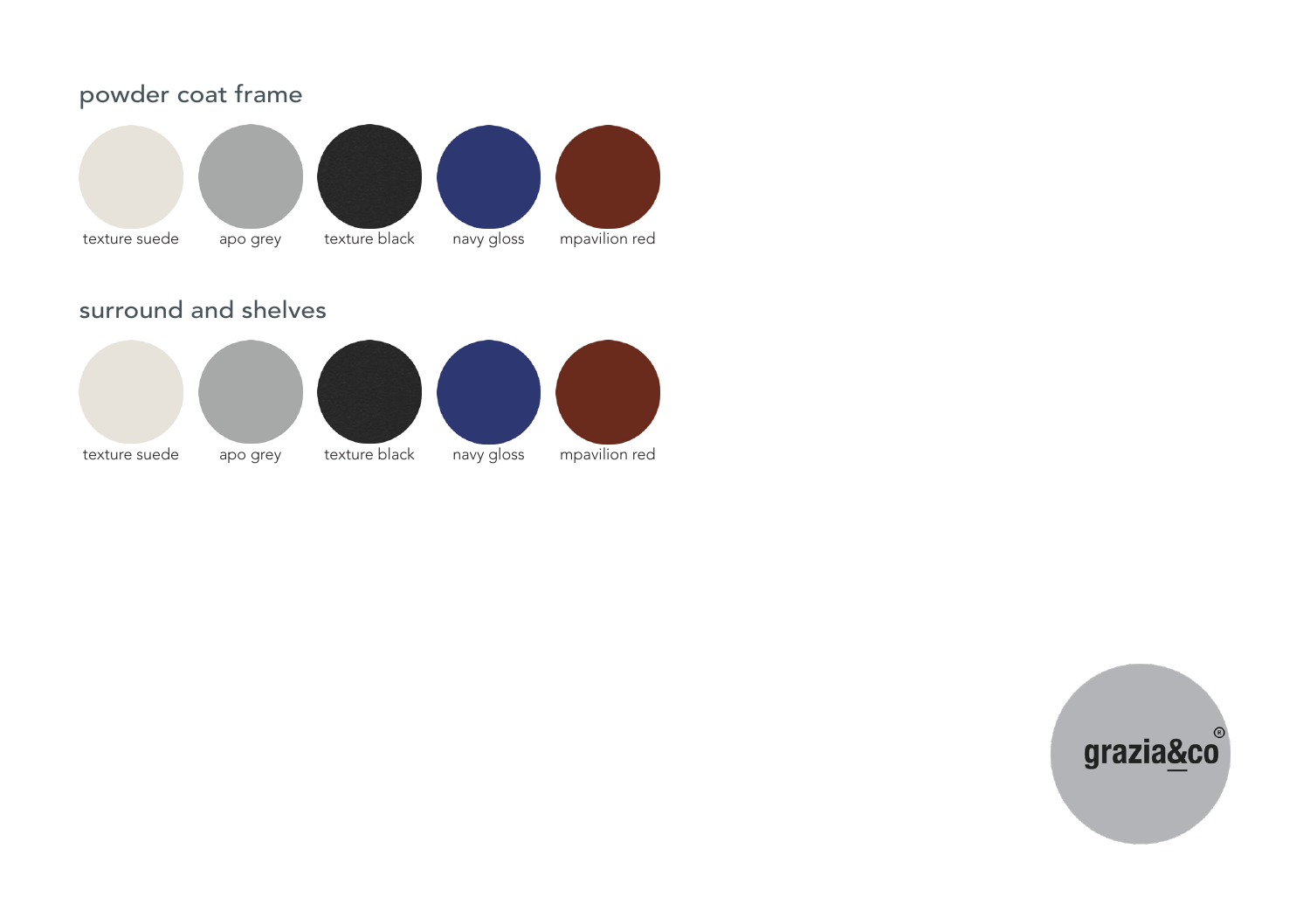## technical specifications

### 1. medium





### 2. tall





 $\begin{picture}(130,10) \put(0,0){\line(1,0){10}} \put(15,0){\line(1,0){10}} \put(15,0){\line(1,0){10}} \put(15,0){\line(1,0){10}} \put(15,0){\line(1,0){10}} \put(15,0){\line(1,0){10}} \put(15,0){\line(1,0){10}} \put(15,0){\line(1,0){10}} \put(15,0){\line(1,0){10}} \put(15,0){\line(1,0){10}} \put(15,0){\line(1,0){10}} \put(15,0){\line($ 



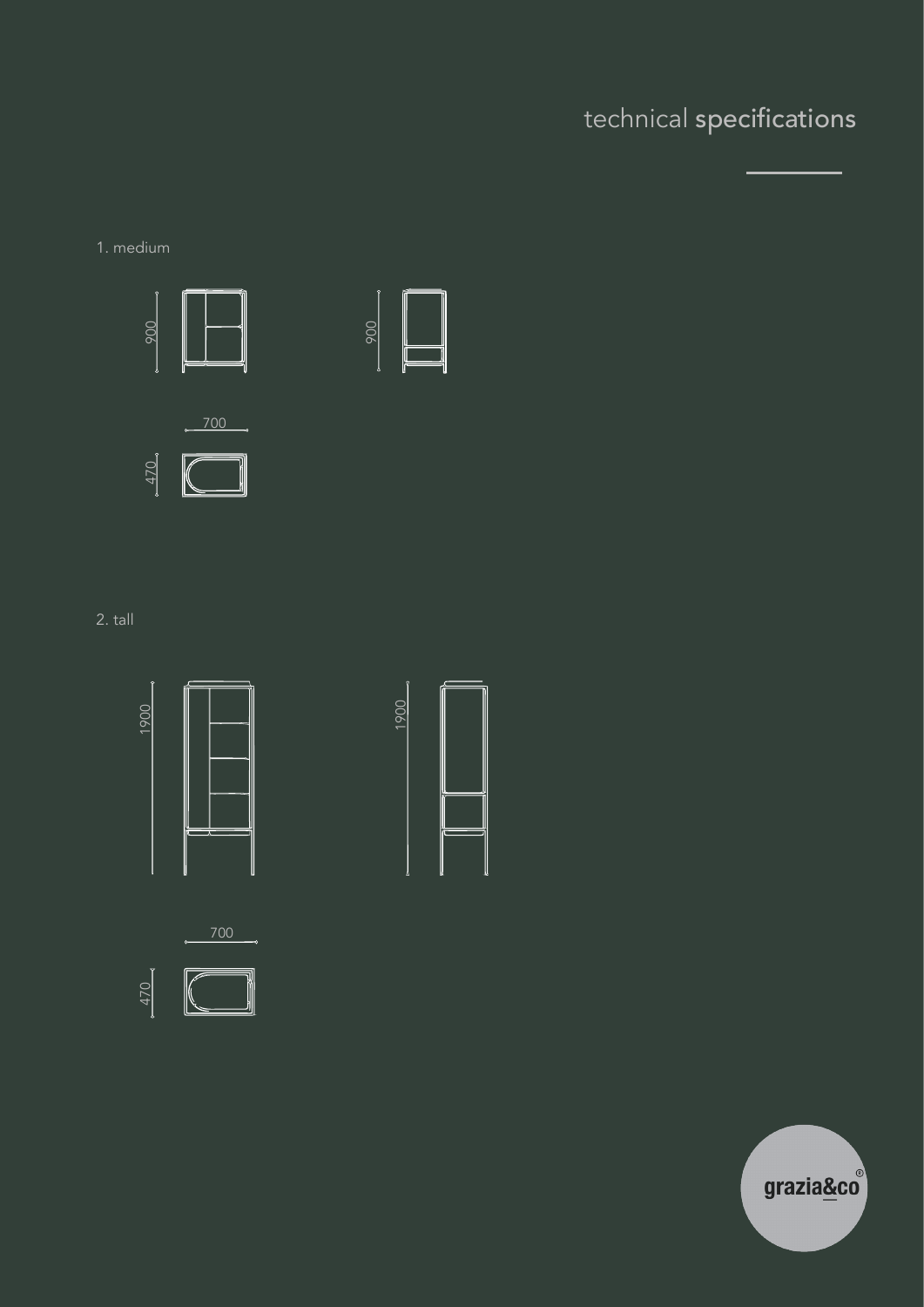### product specifications

### designer

techne architecture in collaboration with grazia&co

year designed 2018

#### warranty

i. warranty period of 3 years for the structural integrity of the furniture under 'normal use' ii. chipping and scratches on powder coated metal due to wear and tear are not warranted iii. metal pieces that are not specific to outdoor use that are exposed to the elements are not warranted iv. raw metals oxidise and tarnish over time and are not considered faults of manufacturing

all terms outlined in this document are applicable exclusively to projects and orders that are based in australia. for warranty claims outside australia, please note that a 12 month warranty period will apply, all claims are to be taken up with the international selling agent.

to view the full warranty please refer to the link below *https://graziaandco.com.au/grazia-terms-and-conditions/*

| craftmanship: | designed and manufactured in australia |
|---------------|----------------------------------------|
| materials:    | metal frame, aluminium mesh, brass     |
| lead time:    | if not in stock, 10-12 weeks           |
| suitability:  | indoor use                             |